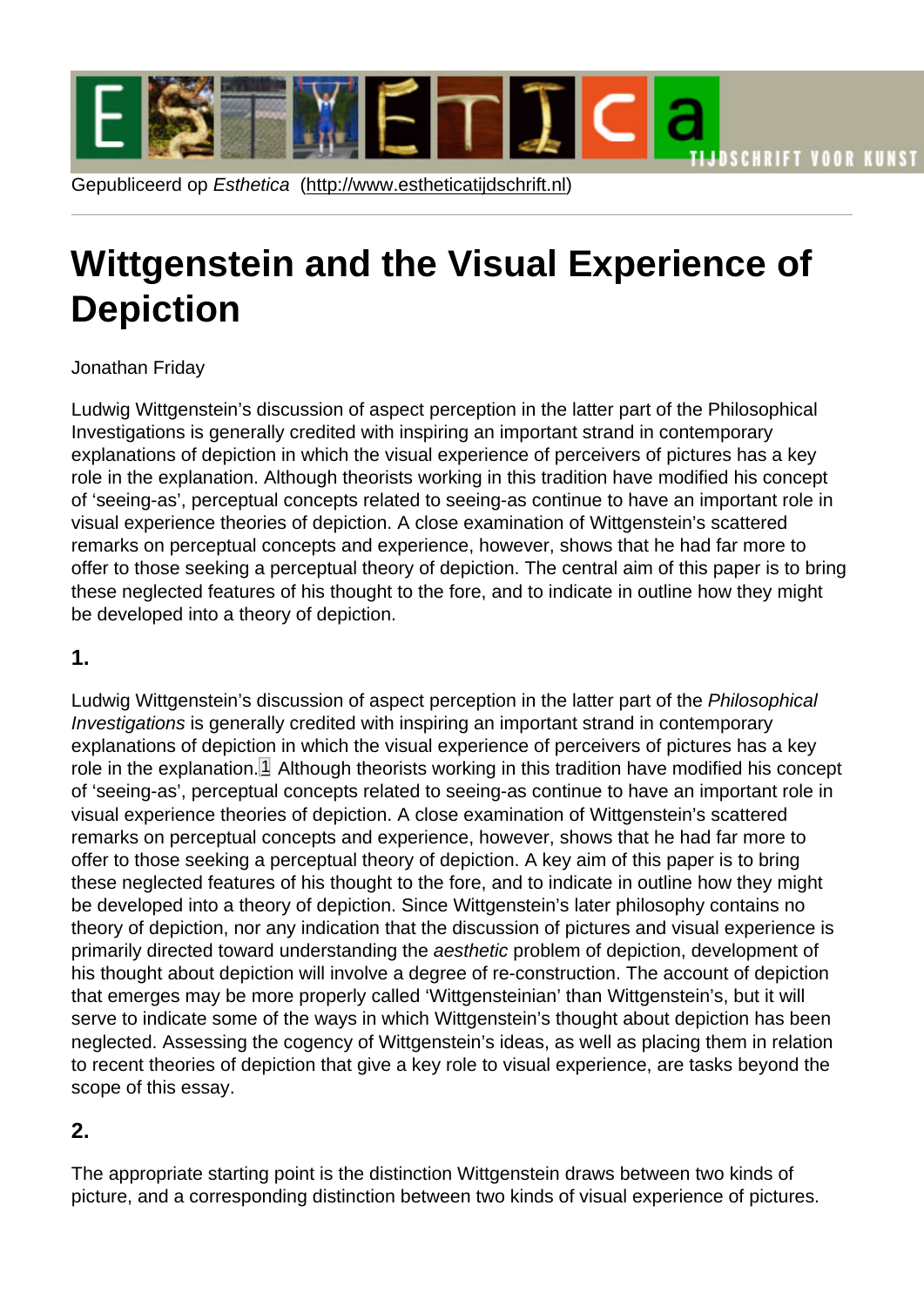<span id="page-1-0"></span>The former distinction is between ordinary unambiguous pictures with a determinate subject matter, and multi-aspect pictures such as the duck-rabbit that depict both a duck and a rabbit. In the context of his discussion of this latter kind of picture, Wittgenstein draws the distinction between the 'dawning of an aspect' and 'continuous seeing' of an aspect.<sup>[2]</sup> The former refers to those occasions when our experience of a picture-object changes without the picture itself changing. When looking at the duck-rabbit, for example, each change of visual experience, from duck to rabbit or vice versa, marks the dawning of an aspect. In such cases the seeingas formulation is employed to report that an aspect has dawned or to report which of the possible aspects is being experienced. When looking at the duck-rabbit, for example, we might say that we see the picture as a rabbit or that we see it as a duck, thus reporting which of the aspects of the picture we are attending to. By contrast, 'continuous seeing' refers to those perceptual states in which only one aspect of the object provides the unchanging focus of attention. For example, when looking at an unambiguous line drawing of an object - what Wittgenstein calls a 'picture-object' $\beta$  – that does not lend itself to the kind of aspect-dawning experiences attached to the duck-rabbit picture, the one aspect of the drawing constituting its depictive content is continuously seen.

The perceptual reports of aspect-dawning experiences differ from reports of a continuously seen aspect in a manner providing a criterion for distinguishing between the two kinds of perceptual awareness. When one continuously sees a picture as what it depicts, one reports what one sees using a non-temporal formulation - e.g. 'Its a face', 'I see a face', etc. - which implies continuous seeing is an unchanging perceptual state rather than a visual experience. By contrast, a change of aspects is signalled by a temporal formulation of the report - e.g. 'Now its a duck, now I'm seeing a rabbit, now its a duck again'Ludwig Wittgenstein, Philosophical Investigations op. cit., p.194-195 - which implies seeing an aspect dawn is a visual experience in the sense of a noticed change from one perceptual state to another.

A related difference between the two kinds of aspect perception concerns their relationship to the exercise of imagination. As Wittgenstein observes: 'Someone might see a boulder and exclaim: "A man!" . . . but no imagination is required to recognize a true-to-life picture of a dog as a dog . . . When I'm looking at a photograph, I don't tell myself "That could be seen as a human being"'. Although a rock may have a form such that one could imagine seeing it as a person, it makes no sense to suppose it could continuously be seen as a person whenever glanced. For imagining one thing as another has none of the spontaneity of continuous aspect perception. Likewise, it makes no more sense to suppose that when continuously seeing the pictorial content of an unambiguous picture we employ our imagination to do so, than it would to suppose there is such a thing as looking at a green leaf and imagining that it is green. **5** We could look at a real leaf and imagine that it is plastic, and as long as we do so it would make sense to say we are seeing the leaf as plastic - thus indicating an awareness of the possibility of switching between seeing it as real and seeing it as plastic. From which we can infer that imagination has a role to play in some aspect-dawning experiences, but not in ordinary continuous visual awareness of the subject matter of unambiguous pictures. Indeed, the role imagination plays in aspect dawning experiences provides another criterion for distinguishing such visual experiences from the continuous seeing of an aspect, and the first hint that seeingas is not the appropriate concept to invoke in an account of depiction.

Further doubts about the appropriateness of seeing-as are raised by Wittgenstein's discussion of the contrast between the experience of seeing a change of aspects and what he calls a continuous 'attitude' to an aspect. With regard to the latter, he writes: 'In some respects I stand towards [a picture-face] as I do towards a human face. I can study its expression, can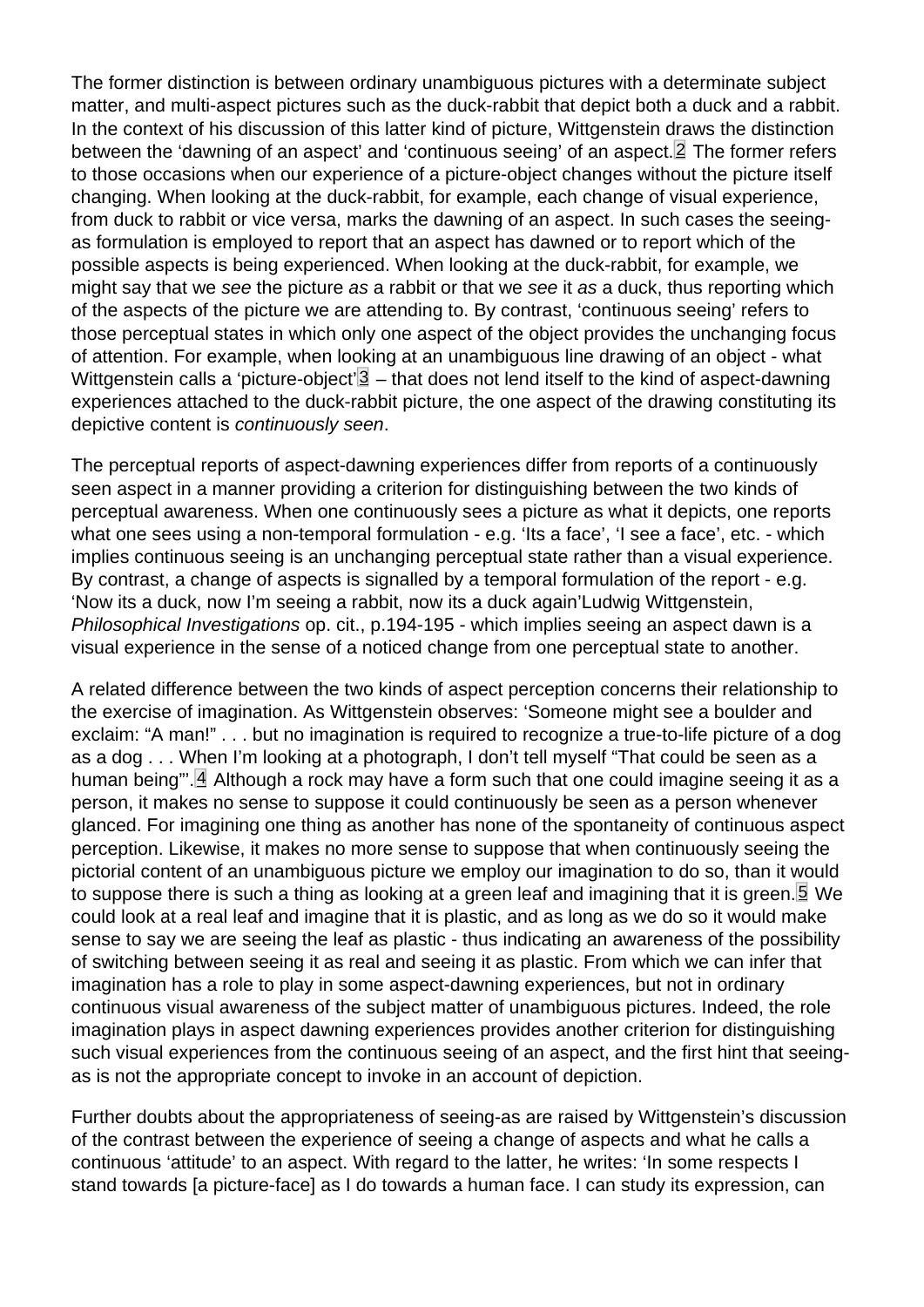<span id="page-2-0"></span>react to it as to the expression of the human face. A child can talk to picture-men or pictureanimals, can treat them as dolls'. 6

The contrast between such an attitude and aspect-dawning experiences provides another criterion for distinguishing between the two kinds of aspect perception. It is important to emphasize that Wittgenstein's point is not that we are under some illusion that the picture-face we see is really a human face. Rather, it is that in some respects we respond to what we see as if it were really the thing depicted. This characterization of this attitude toward what is seen during continuous aspect perception does not preclude awareness that what is seen is a picture of something. For when noting the relation between the attitude one has towards a picture of a table and the attitude one has towards a real table, Wittgenstein makes it clear that the former includes an awareness that the experienced object is a picture - as well as indicating something of the nature of that attitude: 'Although our attitude to a painted table derives historically from our attitude to real tables, the latter is not part of the former'.<sup>[7]</sup>

Wittgenstein's extended discussion of perceptual concepts primarily concentrates upon a wide range of aspect-dawning experiences and phenomena. $\mathbf{\mathbf{\underline{8}}}$  In the course of his discussion, however, he briefly returns to continuous seeing and unambiguous pictures. Referring to the attitude we have towards an unambiguous picture of a lion, he writes: 'But do I see the picture in this aspect so long as I have this attitude towards it? - That can be said. But couldn't one also say: "I always see it as that, so long as I never see it as anything else"'.<u>9</u>

Since there would appear to be no possibility of some other aspect dawning when one is looking at an unambiguous picture Wittgenstein rhetorically asks: 'Do I ever really say of an ordinary picture (of a lion) that I see it as a lion?' $10$  It's not that it doesn't make sense to say of an unambiguous picture of lion that we see it as a lion, but rather, we need to distinguish between seeing-as and regarding-as because the experience of a pictorial aspect dawning is very different from continuously seeing an unambiguous picture as what it depicts. Since the bulk of his discussion is devoted to the concept of seeing-as, Wittgenstein is clearly more interested in aspect-dawning experiences. Nevertheless, he does develop the notion of continuous seeing into something that more accurately characterizes our attitude to fullyfledged pictures of unambiguous depictive content when he writes:

Perhaps the following expression would have been better: we regard the photograph, the picture on the wall, as the object itself (the man, the landscape, and so on) depicted there . . . I say 'We regard a portrait as a human being,' - but when do we do so, and for how long? Always, if we see it at all (and do not, say, see it as something else).<sup>[11]</sup>

Regarding-as is a way of characterizing the attitude manifesting the perceptual state of one who looks at an unambiguous picture and continuously sees its pictorial aspect.

#### 3.

Clearly regarding-as rather than seeing-as is the appropriate perceptual concept for a theory of depiction drawing upon Wittgenstein's thought, but by itself it provides little more than a foundation upon which an explanation of depiction might be erected. For such an explanation still needs to provide an account of why pictures are regarded as what they depict. This requires an account of the relation between a picture and what it depicts and an explanation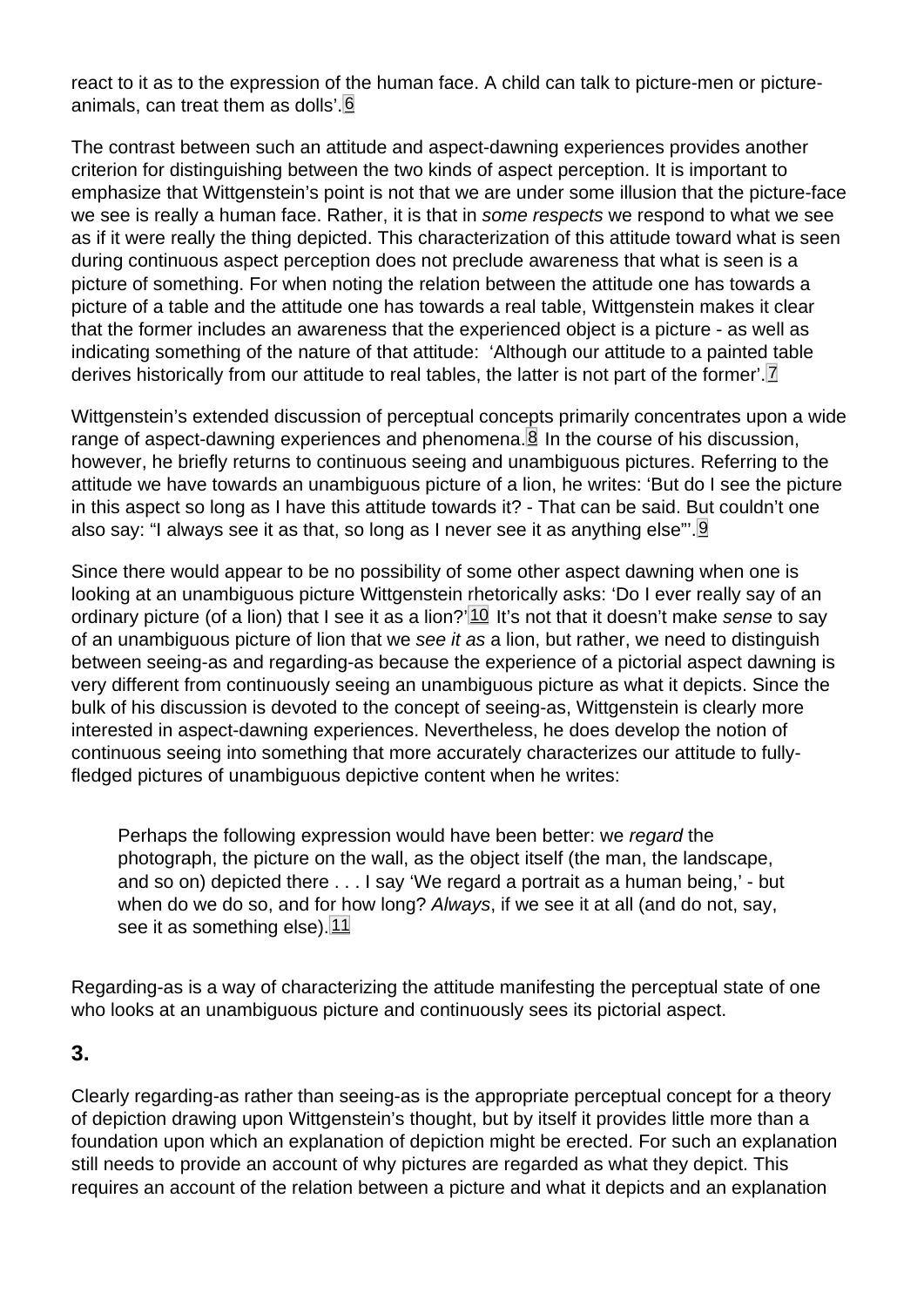<span id="page-3-0"></span>of how perception of this pictorial relation gives rise to a cognitive attitude and visual experience of the sort that regarding-as is. Notice that there are two different questions in need of an answer. First, there is the psychological question concerning the nature of the visual awareness of depiction: why does that awareness have the cognitive content it does? Secondly, there is the logical question concerning the nature of the pictorial relation: what is the relation between the marks on a surface and the object they depict that make those marks a picture of that object?

A remark Wittgenstein makes about aspect-dawning experiences provides a good starting point for the first question: 'The shape of the visual impression [corresponds] to the shape of the object (it looks rectangular to me, and is rectangular) – but what I perceive in the dawning of an aspect is not a property of the object, but an internal relation between it and other objects'. 12

Wittgenstein's point is that when one looks at, for example, the duck-rabbit picture there is a correspondence between the shape that constitutes the picture and the shape within the sensory content of one's perceptual state. Conceived of purely as a shape in the visual world, the duck-rabbit picture corresponds to, and is identical with (hence both isomorphic and similar) the shapes in the visual field of one looking at it. But when one sees the picture as a rabbit - when, that is, one's perceptual state has that cognitive content - it is not because we notice such a correspondence or similarity between shapes in the visual field. Rather, it is because we notice an internal relation between the picture-rabbit and other rabbit-objects (such as e.g. all kinds of rabbit drawings, models of rabbits, toy rabbits, photographs of rabbits, and real rabbits) seen elsewhere. And the same must be true for states of continuous visual awareness of a picture as what it depicts. It is because we perceive an internal relation between one lion-object (a picture-lion) and other lion-objects that our perceptual state and attitude toward what we see has the cognitive content it does.

If one thing is internally related to another, then that relation is necessary to its identity as the thing it is. An object is always externally related to its shape since it could always have a slightly different shape without losing its identity as the object it is. So Wittgenstein's point is that when we look at a picture of an object, we do not regard it as what it depicts because of any perceived relation between the shapes on the picture surface and the shapes of other objects. Rather, we perceive an internal relation between the picture and what it depicts, the possession of which gives the picture its depictive content. If those who look at a picture see a picture-lion, then the picture's relation to lions is a necessary constituent of its identity as a picture-lion. The perceptual state of one looking at a picture-lion has the cognitive content it does because of the perception of this internal pictorial relation.

Discussing another aspect-dawning experience (this time, looking at a face and suddenly noticing a similarity between it and another face) Wittgenstein elaborates upon this internal relation:

Even if I say "There is a similarity between these two faces", several different things can matter to me. It could mean, for example: There is a similarity between this kind of face and that kind, where these two faces are distinguished by describing them. It may be the faces of those men that interest me, or it may be those facial forms, wherever I encounter them. The distinction I have in mind is, of course, that between the sense of: These two pieces have a similar shape - and: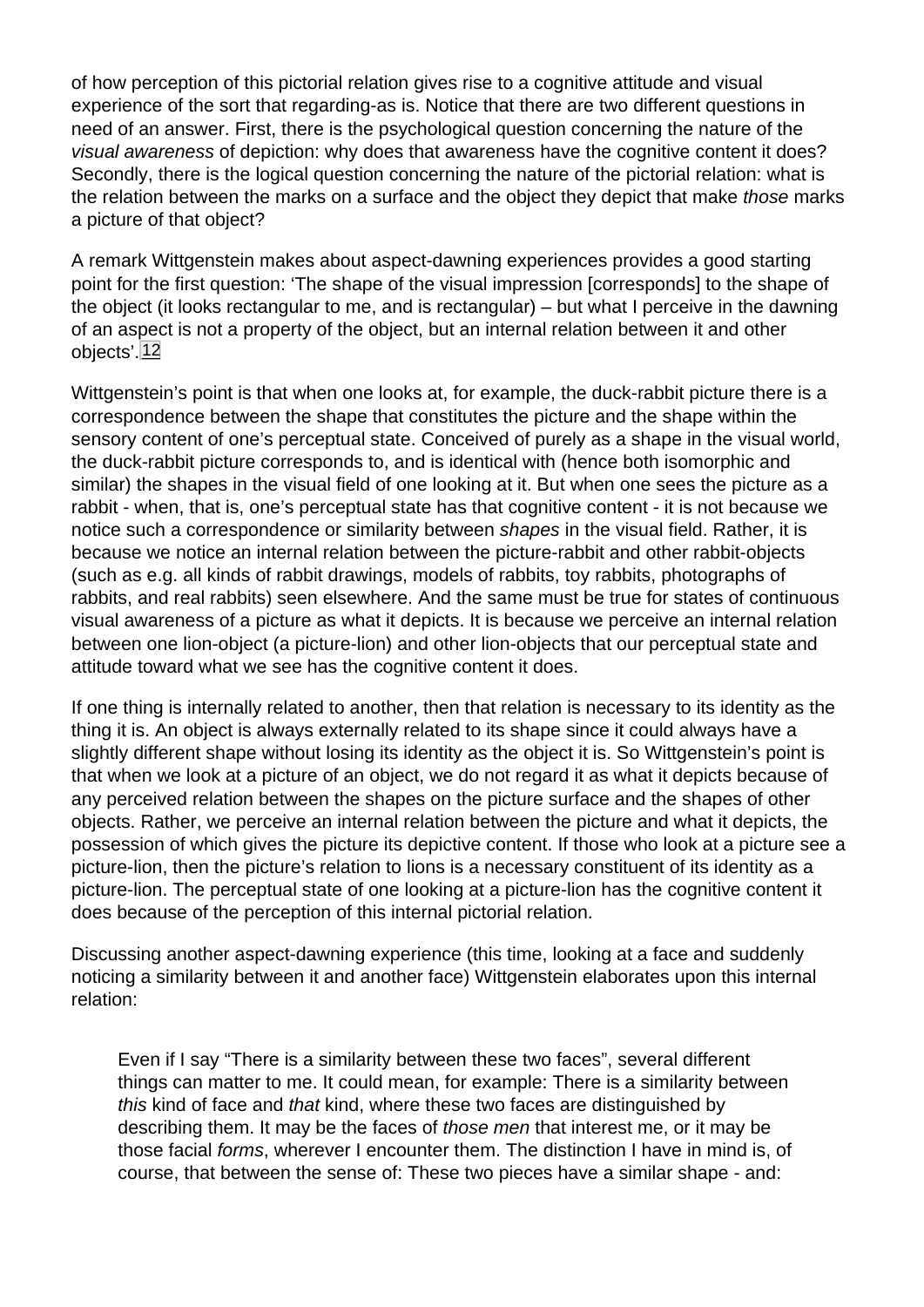The ellipse, the parabola and the hyperbola resemble each other. The difference is that between external and internal similarity.<sup>[13]</sup>

<span id="page-4-0"></span>Wittgenstein is drawing a distinction here between, on the one hand, a kind of resemblance or similarity that is external in the sense that the relata are geometrical abstractions from the particular objects possessing these properties; and, on the other hand, a similarity internal to the particular objects being related. To take Wittgenstein's example, when looking at three shapes on a blackboard one might judge them similar in the sense that together they constitute a collection of curved lines. Alternatively, one might notice a similarity between them internal to their being what they are. That is, one might notice that they are all conic sections and thereby notice a resemblance between what these curves are, or what they mean. What is noticed is not a resemblance of geometrical shape, but of what I will call 'meaningful forms'. Grasping that the marks on the blackboard are an ellipse, a parabola and a hyperbola, and that they are all conic sections is to grasp that each mark is internally similar to the others in virtue of what each meaningful form is an instance of.

The notion of similarity at play here is not the kind of similarity of shape, isomorphism or fitting together that could be ascribed to two pieces of a jigsaw puzzle or two similar triangles. Rather, it is a similarity that arises from instances belonging together because of what they are. A good example of such a notion of similarity is to be found in the connection between instances of artefacts within a style or genre. Grouping particular instances of things according to their style requires the mastery of a technique of seeing similarities that is far from universally possessed. Indeed, even the agreement of judgement among experts that gives the practice sense may break down over particular instances. By contrast, virtually everyone masters the technique of perceiving the pictorial relation, and it is very unusual for someone to fail to see the pictorial relation. Like the expert on art deco furniture who can instantaneously perceive the similarity definitive of that kind of object, we are all experts on pictures capable of instantaneously perceiving the similarity definitive of a picture's identity. When we look at a picture of a lion and see a picture-lion, we do so because we are masters of the technique of perceiving the internal similarity between the picture-lion and other lionobjects.

In terms of the psychological question posed above, when we look at a picture of a lion, and see a picture-lion, our perceptual state and attitude toward what is seen has the cognitive content it does because we are skilled at perceiving the internal similarity that groups an instance of something with other instances of that thing that look very different. If it appears mysterious that we can instantly connect what we see when we look at a marked surface with other very different looking paradigm instances of an object, think of the ability to instantly recognize a building within the classical, gothic or modernist style. The mysteriousness of our grasp of depiction disappears as we reflect that we can perceive such similarities because we have learned to do so. Mastering the technique of seeing picture-objects is in this respect like learning to use language - we don't remember doing so, and this can make our abilities in these areas appear mysterious.

It is important to stress that the perceived similarity is between the meaningful forms that constitute a picture-object and other objects of that kind. That is, the similarity is between objects in the visual world, and not psychological phenomena. More will need to be said about this answer to the psychological question, but that will be difficult to do without first shifting our attention to the logical question of the nature of the pictorial relation. For if the psychological question is answered in terms of a perceived internal similarity between a picture-object and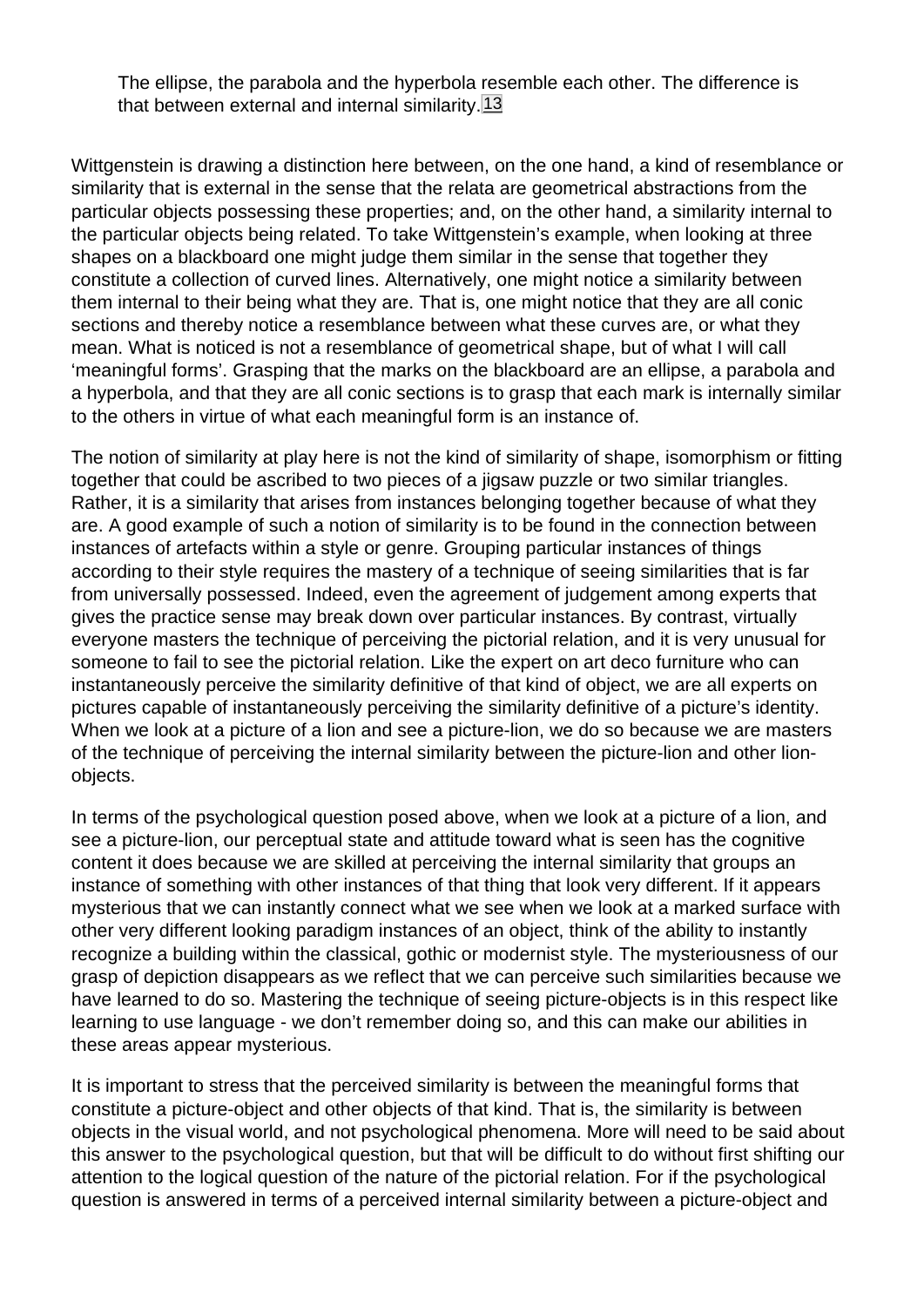<span id="page-5-0"></span>other objects of the same sort, then to make progress we need to know what it is that makes certain marks on a surface a picture-object. What, then, does Wittgenstein suppose the nature of the pictorial relation to be?

# 4.

The answer is suggested by the term 'meaningful form', by which is meant a configuration of lines, shapes, colours etc. that have a meaning within a system of the sort Wittgenstein referred to as a 'picture-language'. <sup>[14]</sup> On this conception, pictures are collections of forms of a certain sort having a role within a unique rule-governed system of pictorial signs. So Wittgenstein writes: 'The picture tells me something: it uses words, so to speak: here are eyes, mouth, nose, hands, etc. I am comparing the picture to a combination of linguistic forms'. 15

The picture-eyes, picture-mouth etc., as well as the picture-person they combine into - i.e. the meaningful forms constituting the picture - have an analogous role in a pictorial system of meaning as words do in language. The analogy is not, of course, so close as to licence the claim that propositions are essentially pictures of states of affairs, which is the view of meaning that Wittgenstein advocated in his early work and which stands in contrast to his later thought. 16 Nor is it a denotative theory of pictorial representation of the sort defended by Nelson Goodman.<sup>[17]</sup> Rather, Wittgenstein's linguistic analogy is designed merely to indicate the similarities that do exist between the pictorial and linguistic modes of meaning. It is an analogy underpinned by the range of over-lapping uses to which both can be employed, including conveying information, warning, prescribing and forbidding. Any system capable of expressing meaning must be rule-governed and built upon the agreement in practice of those who understand the system. Having mastered the technique of understanding pictorial meaning is a matter of being familiar with the system of meaningful forms such that 'A picture of a human face is no less a familiar object than the human face itself'.<sup>[18]</sup>

When we are visually aware of meaningful forms in the picture-language, that perceptual state has the cognitive content it does because we grasp the meaning of the pictorial form, in much the same way that when we read a passage of descriptive prose our understanding of it has the cognitive content it does because of our grasp of the meaning of the words. Regarding a picture as what it depicts is like understanding a sentence since both are typically an instantaneous grasping of their respective signs. The criterion of both is located in what we do and say and, therefore, although they are different modes of meaning, our relation to both is closely analogous. Indeed, it is because pictorial and linguistic meaning are the result of the use of signs in analogous rule-governed systems that Wittgenstein can speak of a sentence being 'like a painting in words, and the very individual word in the sentence . . . like a picture'. 19

The context in which Wittgenstein makes this last remark is his discussion of the distinction between experiencing, and being blind to, the meaning of a word. Being struck that a sentence is like a picture is an example of experiencing the meaning of a word, and is to be contrasted with both the 'experience' of skimming a newspaper for information and not experiencing the meaning of a word. There are, then, three possibilities Wittgenstein refers to: (1) not experiencing the meaning of a word - such as e.g. when one repeats a word over and over until it becomes a mere sound;  $20$  (2) our ordinary understanding or grasping of meaning; (3) experiencing the meaning of a word through concentrated attention upon it. There are direct parallels between each of these and the possibilities of one's relation to perceptual aspects: (i) not experiencing an aspect - such as e.g. when one fails to grasp that a painting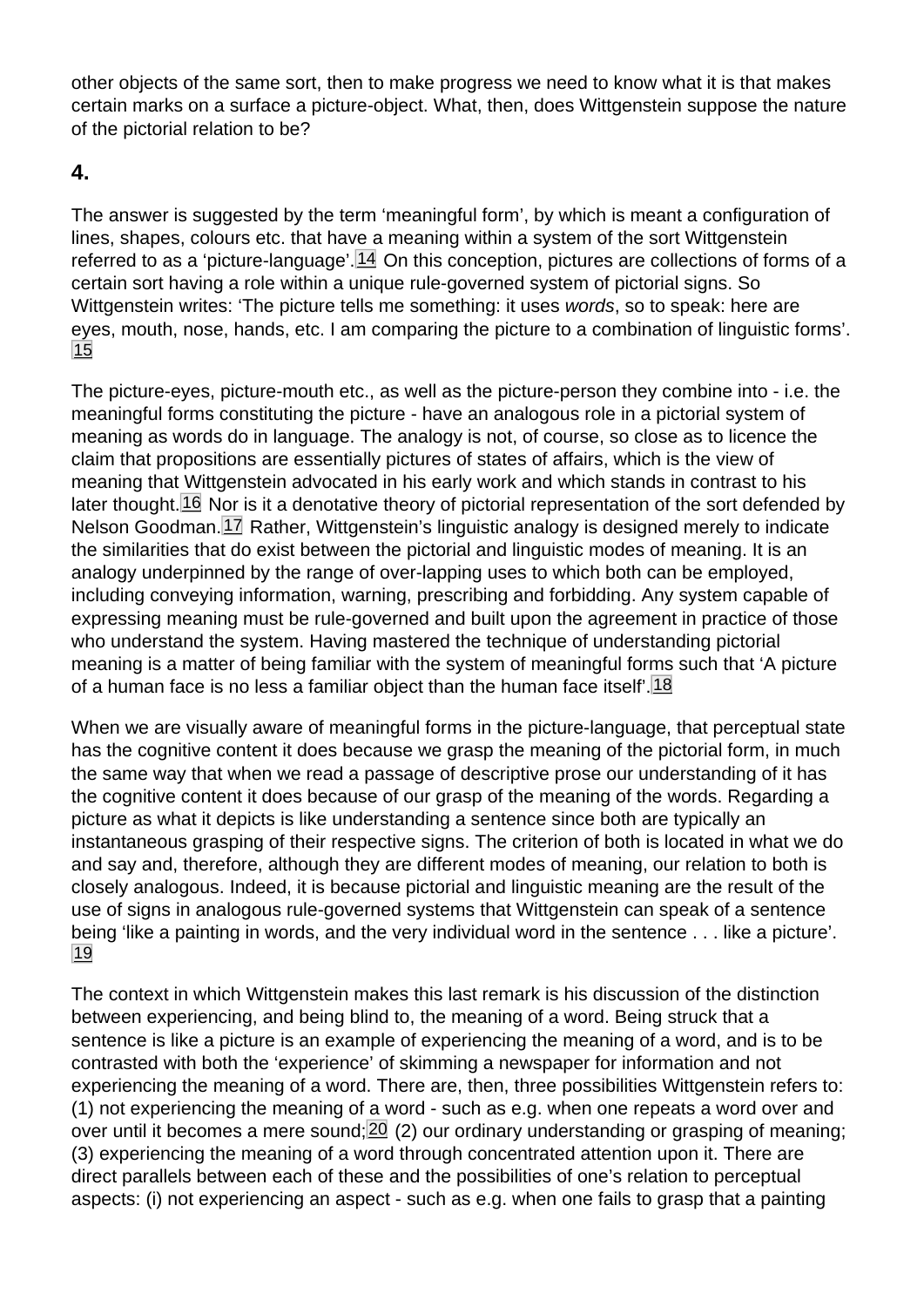<span id="page-6-0"></span>depicts a landscape, taking it instead for an abstract configuration of coloured shapes; (ii) ordinary regarding-as or continuous aspect experiences; (iii) aspect-dawning experiences. It is this characterization of the areas of overlap between the pictorial and linguistic systems of meaning that constitutes Wittgenstein's answer to the logical question of the nature of the pictorial relation.

Since a picture-language is essentially a visual mode of expression, our grasping the meaning of a particular pictorial form can be characterised as the perception of an internal similarity. We mustn't, however, be misled into thinking that noticing such a similarity is a matter of comparing two or more things. Understanding the meaning of the pictorial form coincides with our perception of it the way understanding the meaning of a word coincides with our hearing of it. $21$  Like any system of meaning, the picture-language has what Wittgenstein called a 'grammar' determining the correct use of the pictorial signs, such that to specify the grammar of a particular species of pictorial form is to specify its meaning. To specify the grammar of a particular species of pictorial form would be to specify the boundary between something being a particular picture-object and it being something else. It is important to emphasize that the similarity belongs to the grammar of the picture language, and our experience of it to perceptual psychology. As Wittgenstein notes: 'The system of language, however, is not in the category of experience. The experiences characteristic of using the system are not the system'.<sup>22</sup> Therefore, the grammar of a particular species of pictorial form is given in terms of a perceptible similarity between the range of e.g. picture-lions - from highly detailed 'realist' depictions, through distorted and minimal line drawings. For a particular form to count as a picture-lion it must be sufficiently similar to other lion-objects for the spectator to recognize it as the kind of lion-object it is. To perceive that internal similarity is to grasp the meaning of the pictorial form, and this underlies the perceiver's attitude toward what they see in which they regard it as a lion.

All that remains is to note two plausible hypotheses from the psychology of perceptual experience that provide some indication of how we come to be able to grasp pictorial meaning. First, in order to be able to regard a picture as some object, the spectator must have some familiarity with the way such an object looks. Wittgenstein makes this point when he observes: 'You only see the duck and rabbit aspects if you are already conversant with the shapes of those animals'. $[23]$  This is not to say one must have had direct perceptual experience of a duck or rabbit, but one must have experience of the meaningful form of each, and in particular have had experience of other duck or rabbit pictures or objects. Secondly, someone who had grown up without ever having seen a picture of any sort will have some difficulty regarding a picture as what it depicts - even if he is familiar with the object it depicts, perhaps even if the object depicted is right in front of his eyes! $24$  If correct, these hypotheses powerfully suggest that we learn at a young age to connect the appearance of meaningful forms with other objects of a like sort. In doing so we learn our way around two-dimensional representations of a three dimensional world, which amounts to acquiring the ability to instantaneously perceive the intended internal similarity between picture and depicted object. How we first come to notice internal similarities is as mysterious as ever, but that is an issue well beyond the scope of this essay, if not philosophy itself.